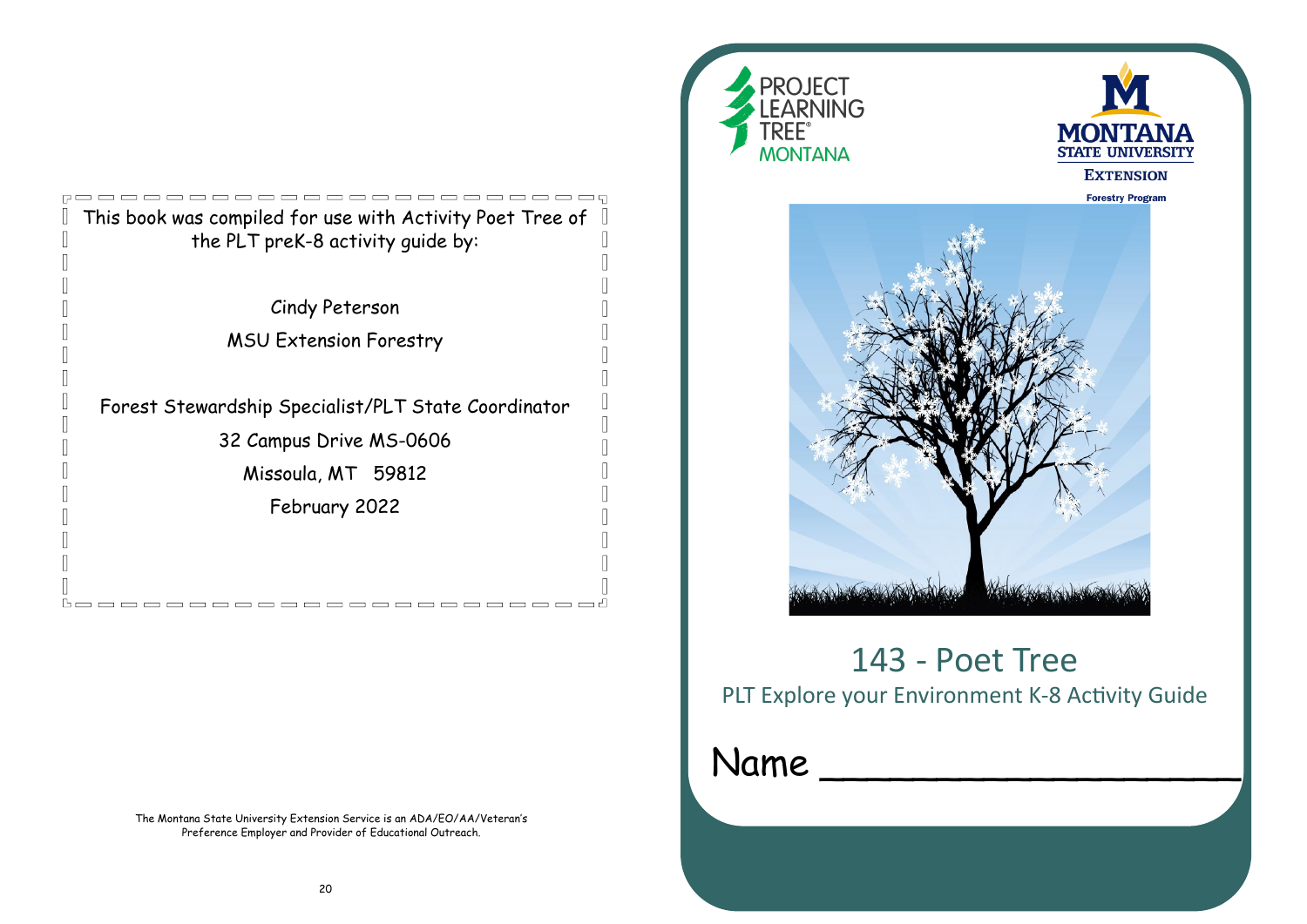# **Vocabulary**

**syllable -** part of a word that is pronounced with one uninterrupted sound. Each syllable contains one sounded vowel.

**noun -** 1. a word that can serve as the subject or object of a verb. 2. a word that can be used to refer to a person or place or thing.

**verb -** word that expresses action or a state of being. (Ex.: give, build, run, be, happen, do, have, would, seem)

**adjective -** word describing noun: a word that describes or qualifies a noun or pronoun. Adjectives are usually placed just before the words they qualify: *shy* child, *blue*  notebook, *rotten* apple, *four* horses, *another* table.

**participle -** a verbal form having some characteristics and functions of both verb and adjective: the present participle ends in -ing (asking) and the past participle most commonly ends in -ed or -en (asked, spoken): participles are used:

a) in verb phrases (*are asking*, *was carried*)

b) as verbs (seeing the results, he stopped)

c) as adjectives (a *laughing* boy, the *beaten* path)

d) as nouns, i.e., gerunds (*seeing* is believing)

e) as adverbs (*raving* mad)

f) as connectives (*saving* those present)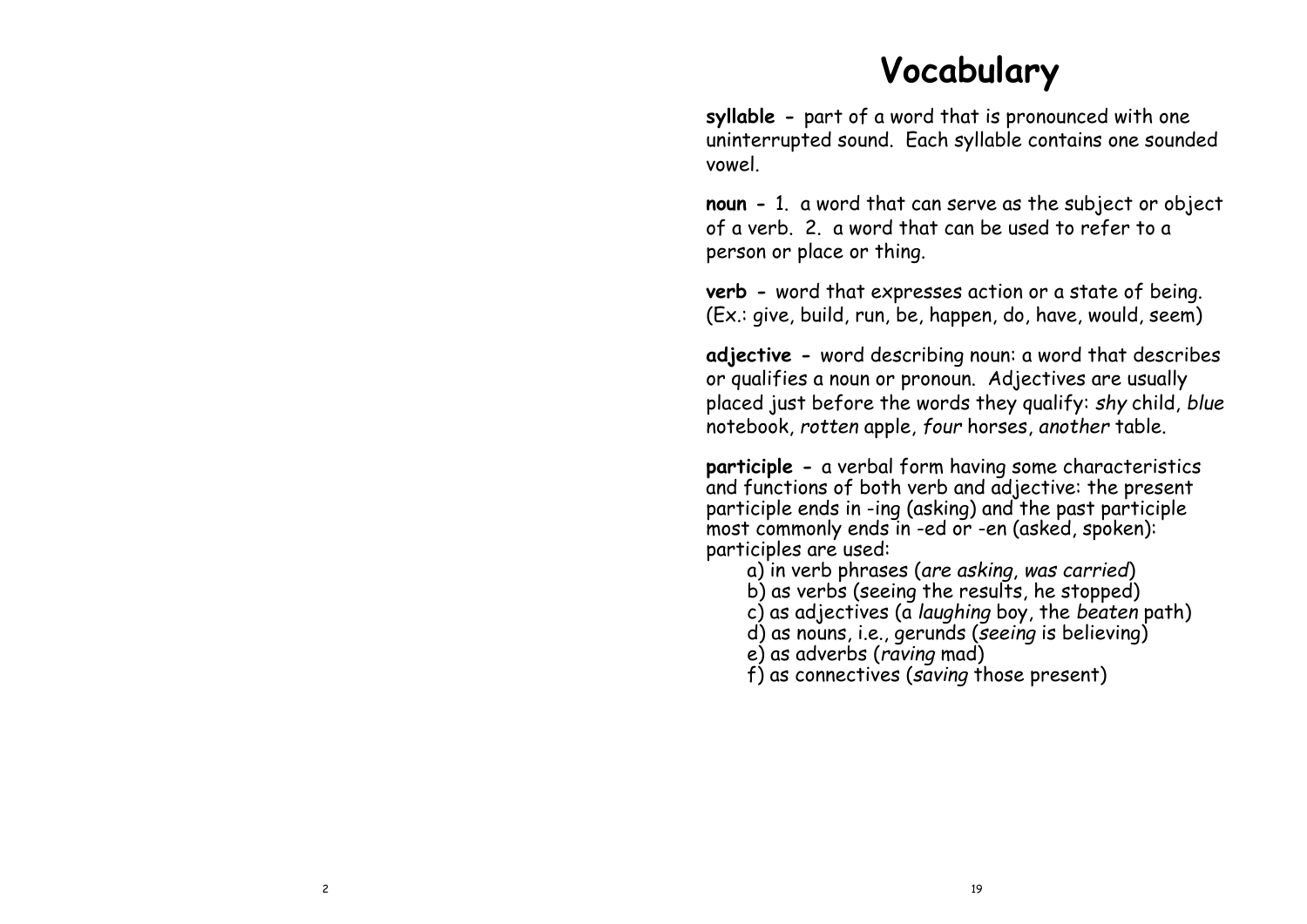

#### Poems

| haiku page 5                        |
|-------------------------------------|
| $c$ inquain page $7$                |
| acrostic page 9                     |
| diamante  page 11                   |
| shape poetry $\dots\dots$ . page 13 |
| windspark  page 14                  |
| free verse page 16                  |
|                                     |

vocabulary . . . . . . . . . . page 18

 $\Box$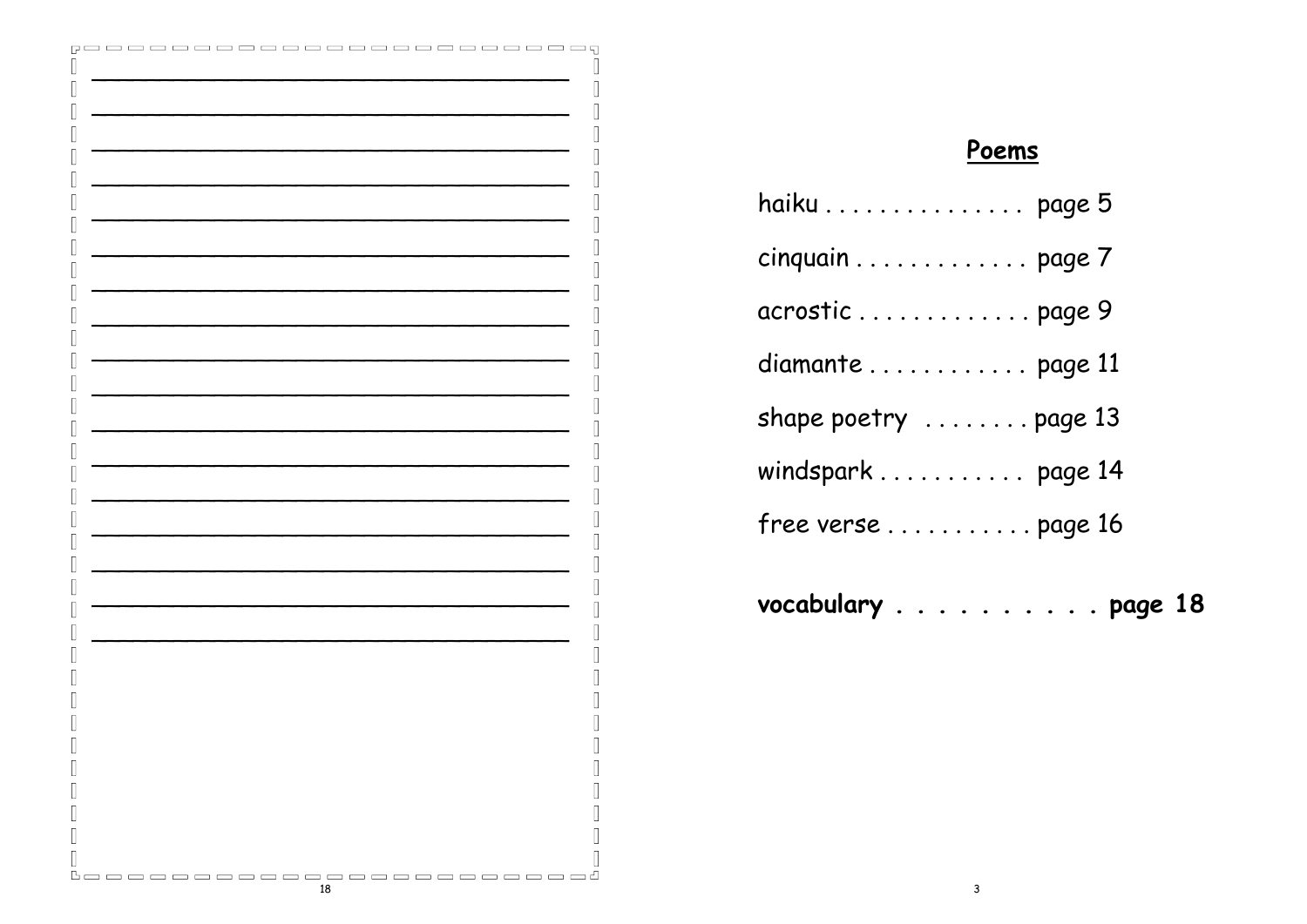Ŀг  $\qquad \qquad$  $\sim$ ᆖ  $\overline{4}$ 

-------------------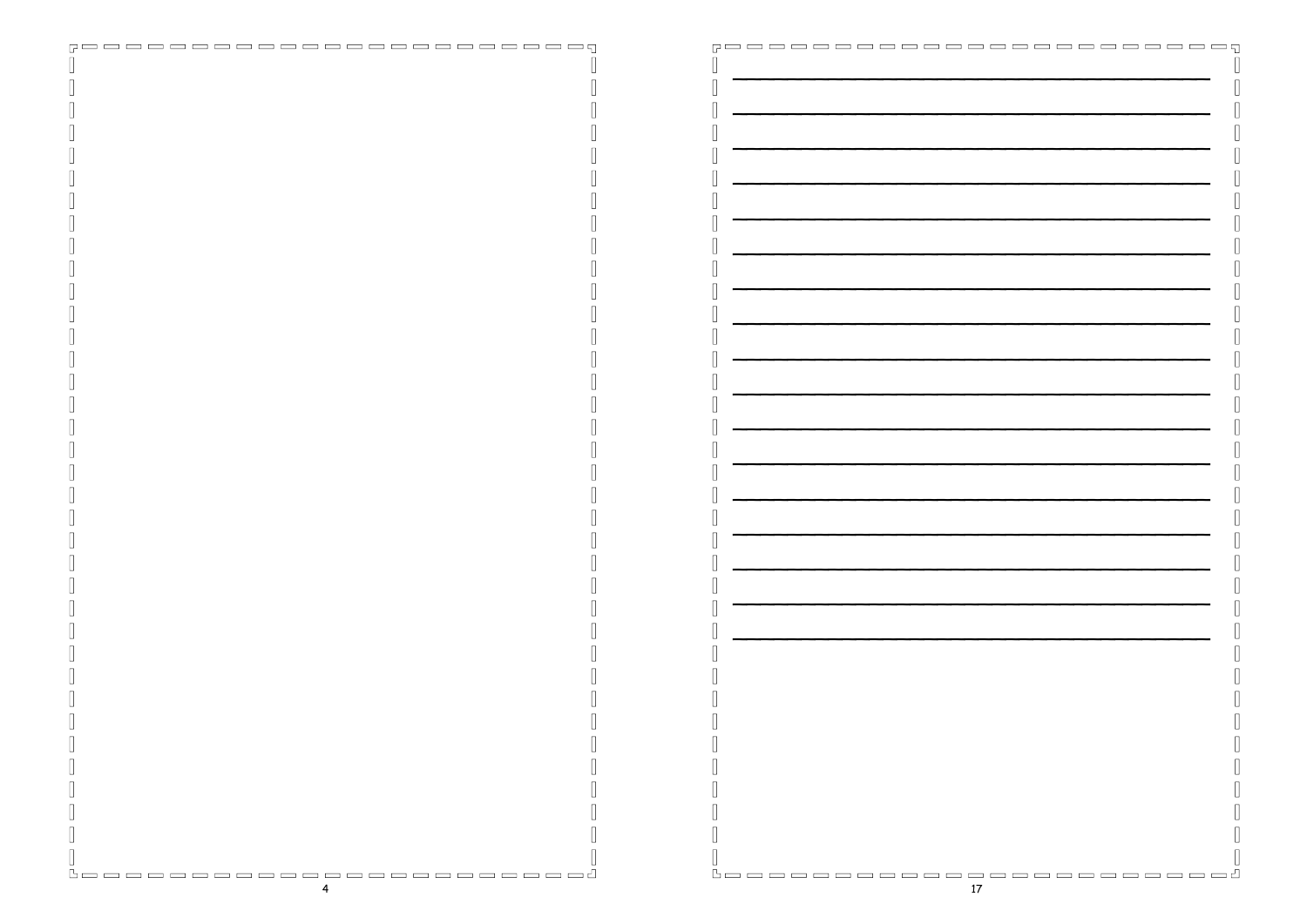### Free Verse

This type of poetry follow no set formula or style.

 $\overline{a}$  , and the set of the set of the set of the set of the set of the set of the set of the set of the set of the set

 $\sim$  , and the state of the state of the state of the state of the state of the state of the state of the state of the state of the state of the state of the state of the state of the state of the state of the state of th

\_\_\_\_\_\_\_\_\_\_\_\_\_\_\_\_\_\_\_\_\_\_\_\_\_\_\_\_\_\_\_\_\_\_\_\_\_\_\_

\_\_\_\_\_\_\_\_\_\_\_\_\_\_\_\_\_\_\_\_\_\_\_\_\_\_\_\_\_\_\_\_\_\_\_\_\_\_\_

 $\overline{a}$  , and the set of the set of the set of the set of the set of the set of the set of the set of the set of the set

#### EXAMPLE:

 $\vert$ I am the tree that overcomes all. I laugh at the wind. I am one with the wilderness.

### Haiku

*Haiku* is a Japanese form of poetry that consists of three lines. The third line often contains a surprising or tension element.

|                                                       | <b>EXAMPLE:</b>                  |
|-------------------------------------------------------|----------------------------------|
| Line one: five syllables<br>Line two: seven syllables | <b>Snails</b>                    |
| Line three: five syllables                            | Makes a slimy path               |
|                                                       | Sticking on the long thick grass |
|                                                       | Hides from predators             |
|                                                       |                                  |
|                                                       | By Leslie Heisler                |
|                                                       | Grade 3                          |
|                                                       | Star of the Sea School           |
| Title:                                                | Virginia Beach, VA               |
|                                                       |                                  |

 $\sim$  , and the state of the state of the state of the state of the state of the state of the state of the state of the state of the state of the state of the state of the state of the state of the state of the state of th

\_\_\_\_\_\_\_\_\_\_\_\_\_\_\_\_\_\_\_\_\_\_\_\_\_\_\_\_\_\_\_\_\_\_\_\_\_\_\_

\_\_\_\_\_\_\_\_\_\_\_\_\_\_\_\_\_\_\_\_\_\_\_\_\_\_\_\_\_\_\_\_\_\_\_\_\_\_\_

 $\overline{a}$ 

\_\_\_\_\_\_\_\_\_\_\_\_\_\_\_\_\_\_\_\_\_\_\_\_\_\_\_\_\_\_\_\_\_\_\_\_\_\_\_

\_\_\_\_\_\_\_\_\_\_\_\_\_\_\_\_\_\_\_\_\_\_\_\_\_\_\_\_\_\_\_\_\_\_\_\_\_\_\_

 $\overline{a}$ 

Title: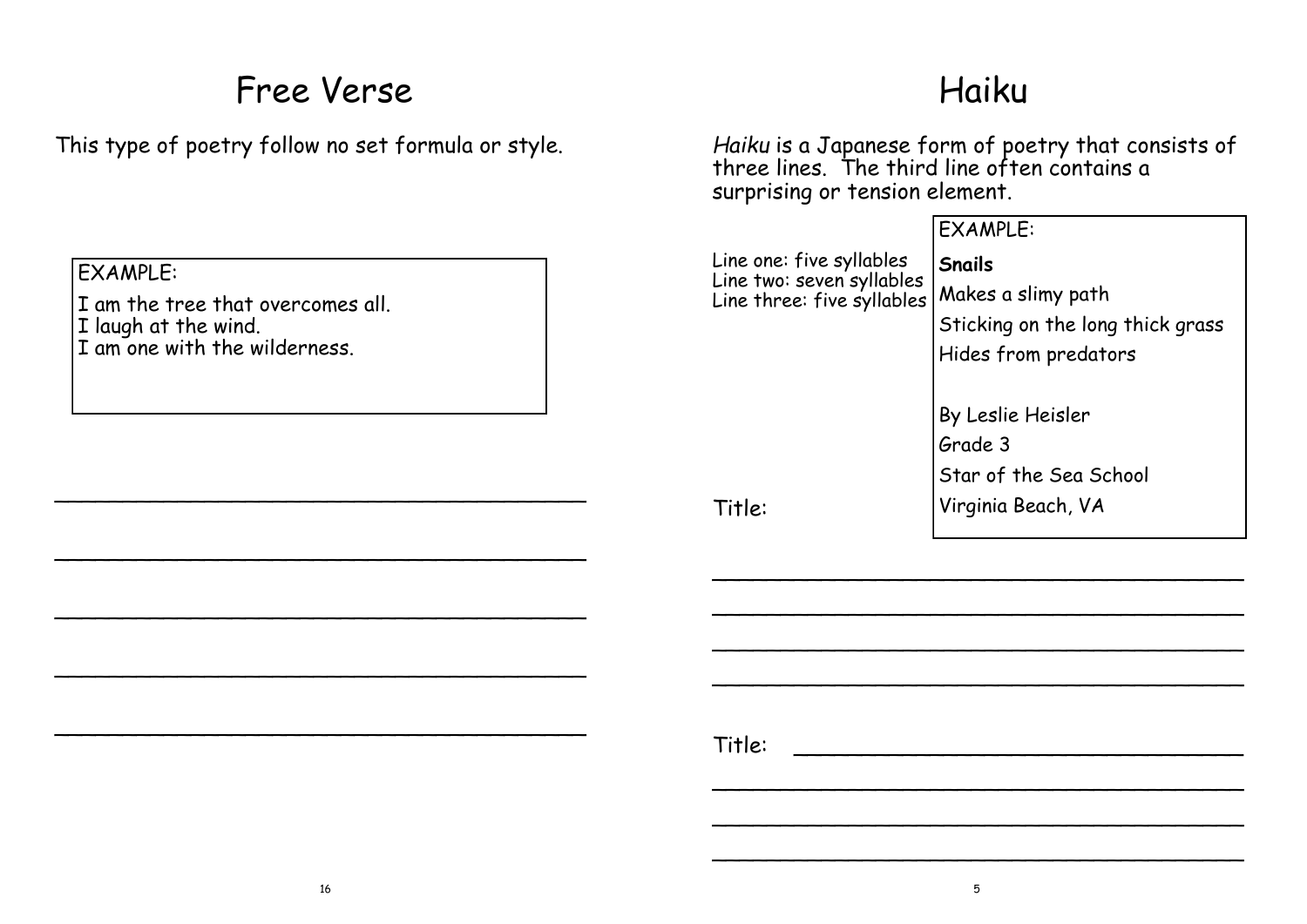|   |  | pooooooooooooooooooooooq  |                          |
|---|--|---------------------------|--------------------------|
|   |  |                           | $\Box$                   |
|   |  |                           | $\Box$                   |
|   |  |                           |                          |
|   |  |                           | I                        |
|   |  |                           |                          |
|   |  |                           |                          |
|   |  |                           |                          |
|   |  |                           | U                        |
|   |  |                           |                          |
|   |  |                           | I                        |
|   |  |                           |                          |
|   |  |                           |                          |
|   |  |                           |                          |
|   |  |                           | $\overline{\phantom{a}}$ |
|   |  |                           |                          |
|   |  |                           |                          |
|   |  |                           |                          |
|   |  |                           |                          |
|   |  |                           | I                        |
|   |  |                           | $\Box$                   |
|   |  |                           |                          |
|   |  |                           |                          |
|   |  |                           |                          |
|   |  |                           |                          |
|   |  |                           | $\overline{\phantom{a}}$ |
|   |  |                           |                          |
|   |  |                           |                          |
|   |  |                           |                          |
|   |  |                           | $\Box$                   |
|   |  |                           |                          |
|   |  |                           | $\Box$                   |
|   |  |                           |                          |
|   |  |                           |                          |
|   |  |                           |                          |
| U |  |                           | $\Box$                   |
|   |  |                           |                          |
|   |  |                           |                          |
|   |  |                           |                          |
|   |  |                           |                          |
|   |  |                           |                          |
|   |  |                           |                          |
|   |  |                           |                          |
|   |  | boooooooooooooooooooooooo |                          |

 $\begin{bmatrix} 1 \\ 2 \end{bmatrix}$  $\hfill\Box$ 

 $\begin{bmatrix} \phantom{-} \end{bmatrix}$ 

 $\hfill\Box$  $\begin{bmatrix} 1 \\ 2 \end{bmatrix}$  $\begin{array}{c} \hline \end{array}$  $\sqrt{2}$  $\begin{array}{c} \hline \end{array}$  $\begin{bmatrix} 1 & 1 \\ 1 & 1 \end{bmatrix}$  $\begin{bmatrix} 1 \\ 2 \end{bmatrix}$  $\begin{array}{c} \hline \end{array}$  $\begin{bmatrix} 1 \\ 2 \end{bmatrix}$  $\begin{bmatrix} 1 \\ 2 \end{bmatrix}$  $\mathbb{R}$  $\begin{bmatrix} 1 \\ 2 \end{bmatrix}$  $\begin{array}{c} \hline \end{array}$  $\begin{array}{c} \hline \end{array}$  $\begin{bmatrix} \phantom{-} \end{bmatrix}$  $\begin{array}{c} \hline \end{array}$  $\mathbb{R}$  $\begin{array}{c} \hline \end{array}$  $\mathbb{L}$  $\begin{bmatrix} 1 \\ 2 \end{bmatrix}$  $\hfill\Box$  $\mathbb{R}$  $\mathbb{L}$  $\begin{array}{c} \hline \end{array}$  $\begin{bmatrix} 1 & 1 \\ 1 & 1 \end{bmatrix}$  $\hfill$  $\begin{array}{c} \hline \end{array}$  $\mathbb{R}$  $\mathbb{R}$ 

 $\begin{bmatrix} 1 & 1 \\ 1 & 1 \end{bmatrix}$  $\Box$ 

poooooooooooooooooooooooo

 $\mathbb{R}$  $\hfill\Box$  $\begin{array}{c} \hline \end{array}$  $\Box$ booooooooooooooooooooooood

15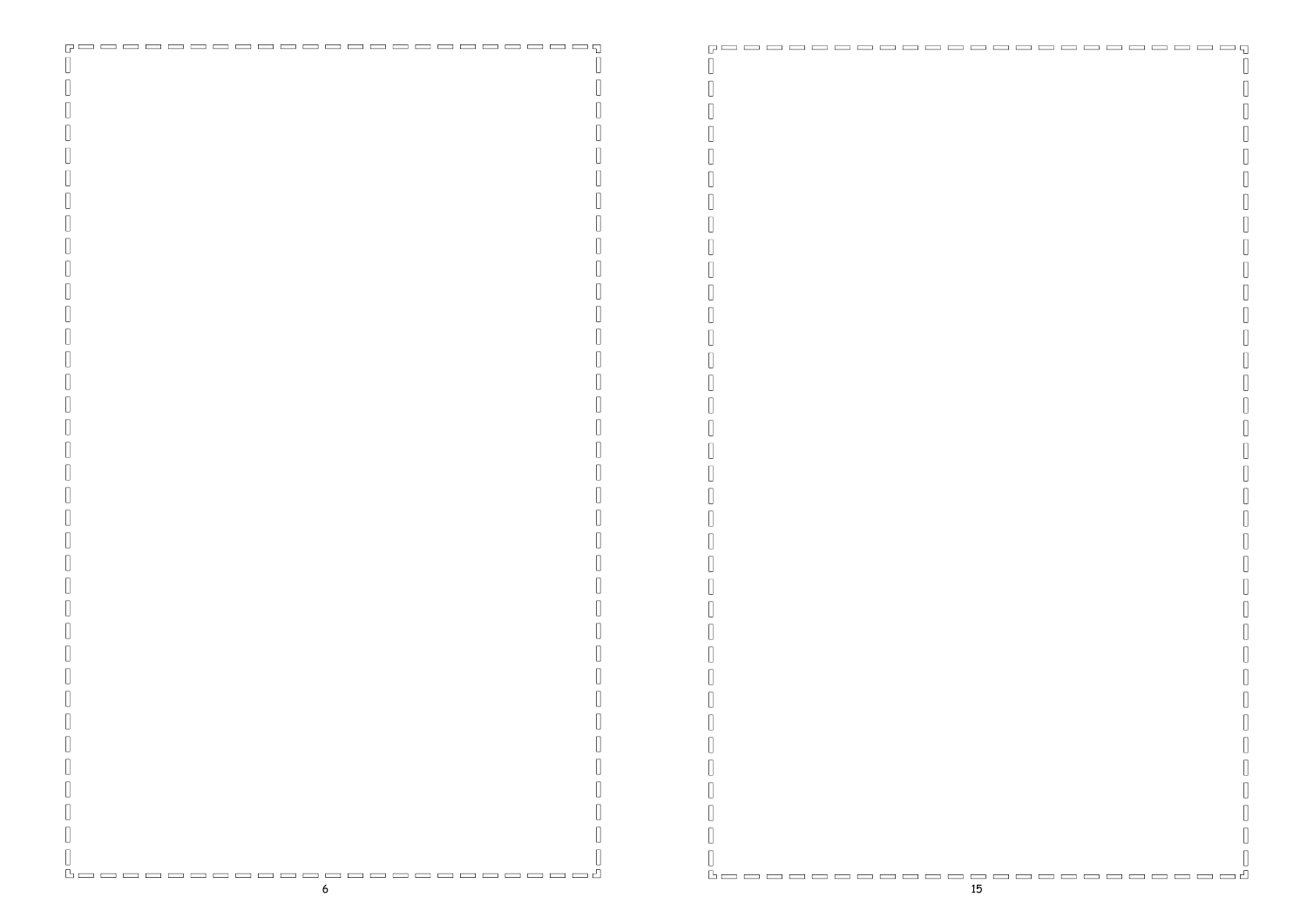# Windspark

Windspark poems have five lines Line one: I dreamed Line two: I was.... (something /someone) Line three: where Line four: an action Line five: how

#### EXAMPLE: I dreamed I was a tree On a hillside Playing with the wind Joyfully.

 $\sim$  , and the set of the set of the set of the set of the set of the set of the set of the set of the set of the set of the set of the set of the set of the set of the set of the set of the set of the set of the set of t

\_\_\_\_\_\_\_\_\_\_\_\_\_\_\_\_\_\_\_\_\_\_\_\_\_\_\_\_\_

 $\sim$  , and the set of the set of the set of the set of the set of the set of the set of the set of the set of the set of the set of the set of the set of the set of the set of the set of the set of the set of the set of t

 $\sim$  . The contract of the contract of the contract of the contract of the contract of the contract of the contract of the contract of the contract of the contract of the contract of the contract of the contract of the co

## Cinquain

*Cinquain* poems consist of five lines; each with a mandatory purpose and number of syllables.

- 1. The title: two syllables
- 2. A description of the title in four syllables
- 3. A description of action in six syllables
- 4. A description of a feeling, in eight syllables
- 5. Another word for the title, in two syllables.

#### EXAMPLE:

**Earth Worms** Squiggly squirmers Aerating our topsoil Happily helping our garden Crawlers

 $\overline{\phantom{a}}$  , and the set of the set of the set of the set of the set of the set of the set of the set of the set of the set of the set of the set of the set of the set of the set of the set of the set of the set of the s

By Lee Barnett, Amber Urban, and Margaret Meadows Northside Elementary School teachers Angleton Independent School District, TX

\_\_\_\_\_\_\_\_\_\_\_\_\_\_\_\_\_\_\_\_\_\_\_\_\_\_\_\_\_\_\_\_\_\_\_\_

\_\_\_\_\_\_\_\_\_\_\_\_\_\_\_\_\_\_\_\_\_\_\_\_\_\_\_\_\_

\_\_\_\_\_\_\_\_\_\_\_\_\_\_\_\_\_\_\_\_\_\_\_\_\_\_\_\_\_\_\_\_\_\_\_\_\_\_\_\_

\_\_\_\_\_\_\_\_\_\_\_\_\_\_\_\_\_\_\_\_\_\_\_\_\_\_\_\_\_\_\_\_\_\_\_\_\_\_\_\_

 $\overline{a}$  , and the set of the set of the set of the set of the set of the set of the set of the set of the set of the set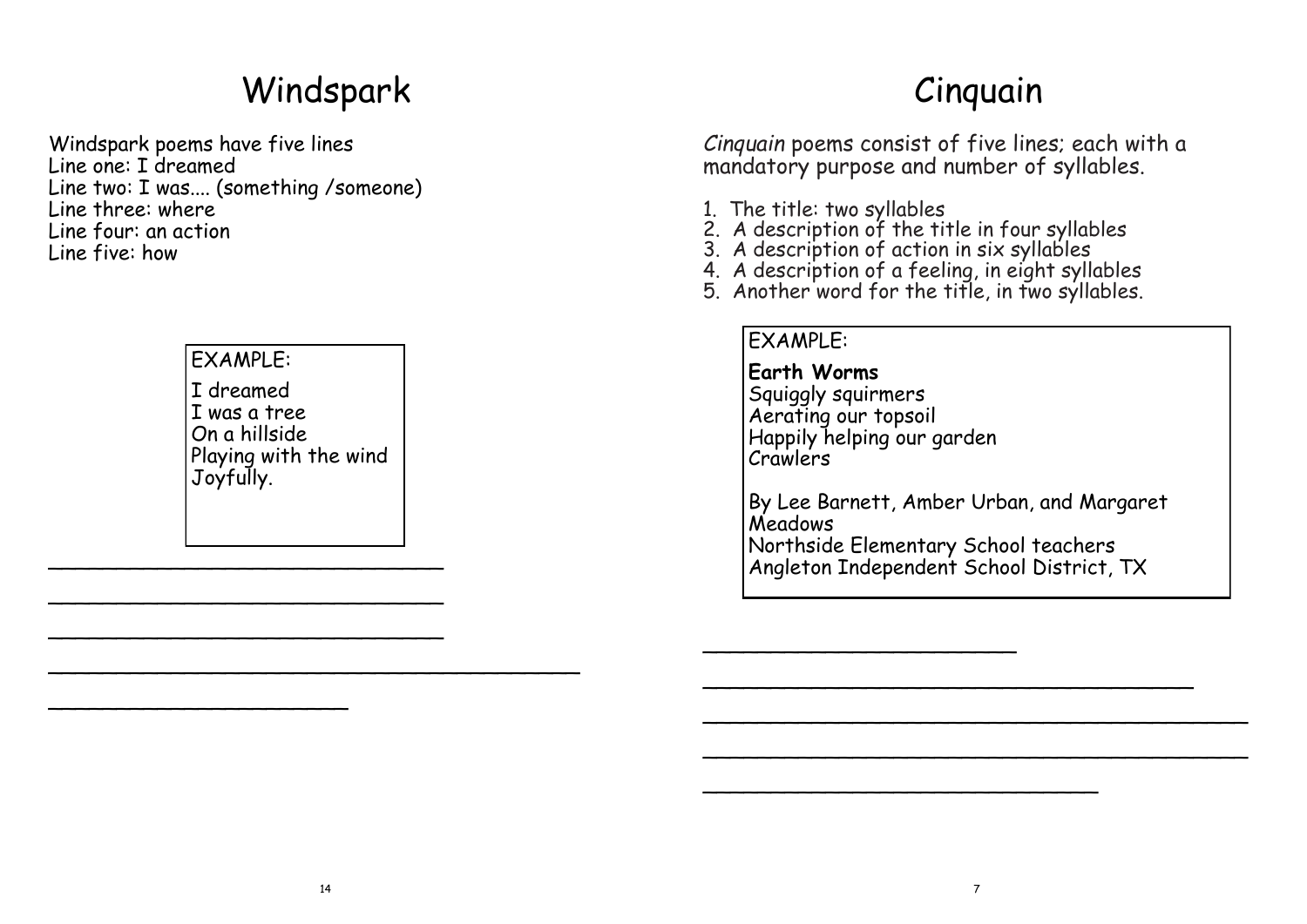### Acrostic

*Acrostic poetry -* The first letter in each line, when read vertically, spells something or conveys some other kind of message.

Line one is the title: two syllables Line two is a description of the title: four syllables Lines three describes action: six syllables Line four describes a feeling: eight syllables Line five is another word for the title: two syllables.

> EXAMPLE: **T**owering **R**eaching **E**xtending **E**mbracing the sky.

 $\sim$  , and the set of the set of the set of the set of the set of the set of the set of the set of the set of the set of the set of the set of the set of the set of the set of the set of the set of the set of the set of t

 $\sim$  , and the set of the set of the set of the set of the set of the set of the set of the set of the set of the set of the set of the set of the set of the set of the set of the set of the set of the set of the set of t

\_\_\_\_\_\_\_\_\_\_\_\_\_\_\_\_\_\_\_\_\_\_\_\_\_\_\_\_\_

\_\_\_\_\_\_\_\_\_\_\_\_\_\_\_\_\_\_\_\_\_\_\_\_\_\_\_\_\_

\_\_\_\_\_\_\_\_\_\_\_\_\_\_\_\_\_\_\_\_\_\_\_\_\_\_\_\_\_

# Shape Poetry

*The arrangement of words in this type of poetry (also called concrete poetry) form a picture of the poem's topic or what is happening in the poem.*

> EXAMPLE: branches shade rubber fruit clothes paper wind-barrier fuel furniture resource nuts tree-houses maple syrup parks multiple uses seeds oxygen lumber habitat energy building-materials baseball bats leaves photosynthesis roots gum cork books paint cocoa sponge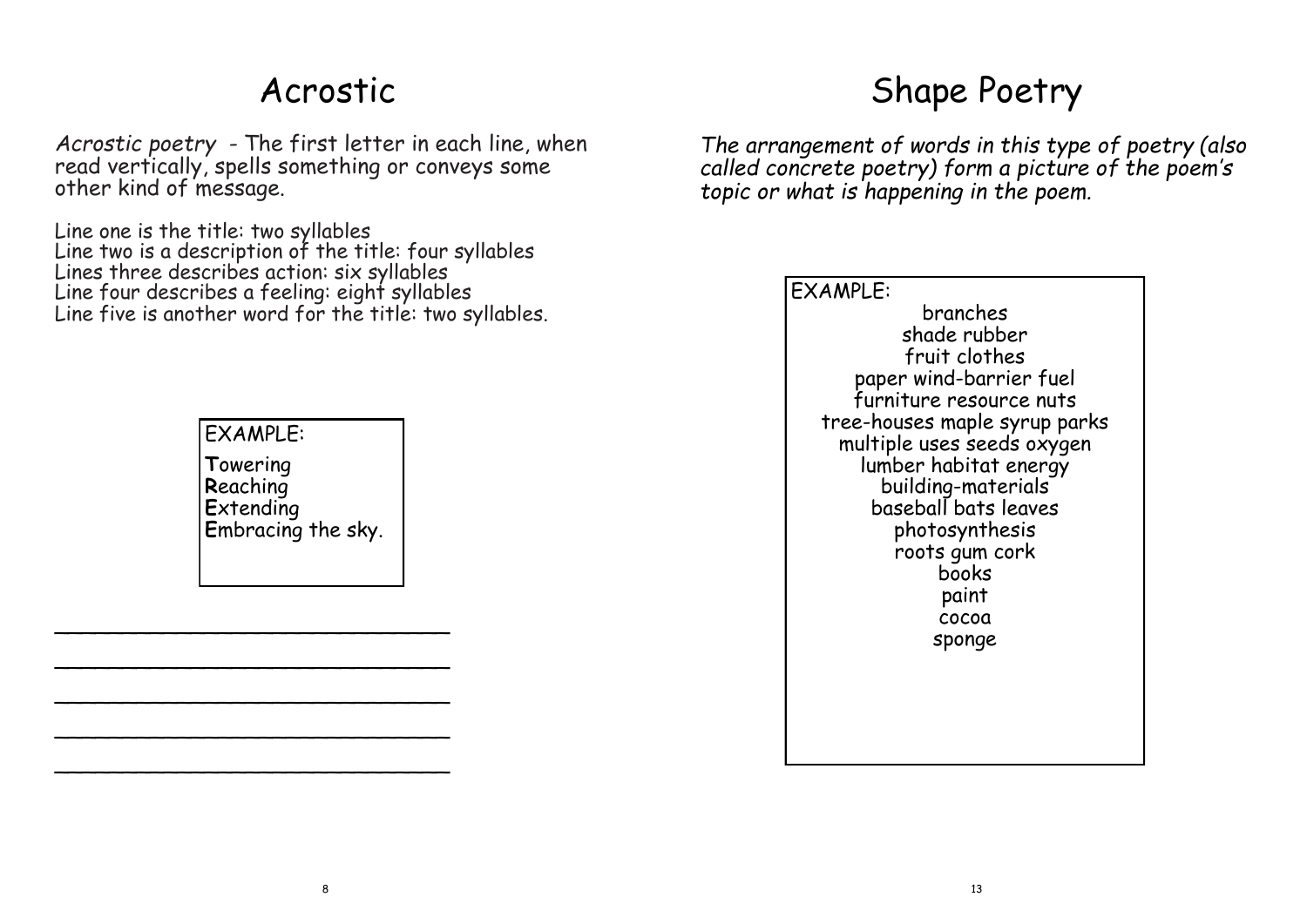# Fluxus

*This poetry aims to elevate everyday objects and events to the level of fine art. To give it a try, write down nouns, adjectives, verbs, and adverbs on small strips of paper that are related to a chosen poem topic (for this activity, consider nature, trees, or the outdoors). Fold each strip in half, mix them, then randomly pull the strips from a pile and write the words in the order that you chose them, adding punctuation at will.*

#### EXAMPLE:

Green, refreshing, quiet, leaves, Calmness...chirping...excitement!

\_\_\_\_\_\_\_\_\_\_\_\_\_\_\_\_\_\_\_\_\_\_\_\_\_\_\_\_\_

 $\overline{a}$ 

 $\overline{a}$ 

\_\_\_\_\_\_\_\_\_\_\_\_\_\_\_\_\_\_\_\_\_\_\_\_\_\_\_\_\_

\_\_\_\_\_\_\_\_\_\_\_\_\_\_\_\_\_\_\_\_\_\_\_\_\_\_\_\_\_

### Diamante

*Diamante* poems are diamond-shaped and consist of seven lines that follow this pattern.

> noun adjective adjective particple participle participle noun noun noun noun participle participle participle adjective adjective noun

EXAMPLE: tree tall, sturdy standing, towering, observing branches, trunk anchor, shelter nurturing, swaying, caring proud, happy tree By Jennifer Mammel Grade 7 St. Paul Lutheran Church and School Lakeland, FL